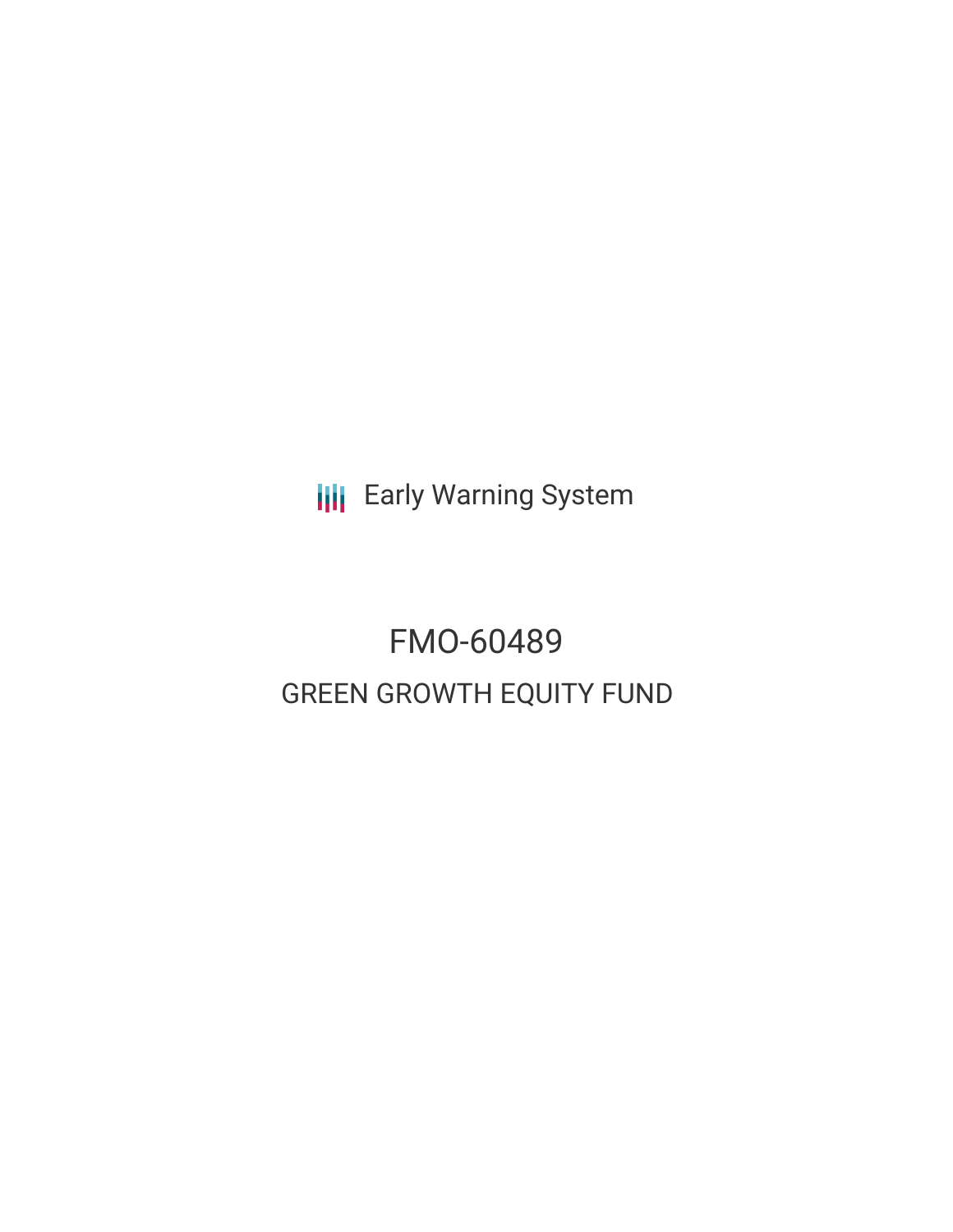

## **Quick Facts**

| <b>Countries</b>               | India                                         |
|--------------------------------|-----------------------------------------------|
| <b>Financial Institutions</b>  | Netherlands Development Finance Company (FMO) |
| <b>Bank Risk Rating</b>        | A                                             |
| <b>Voting Date</b>             | 2022-10-20                                    |
| <b>Borrower</b>                | <b>Eversource Capital</b>                     |
| <b>Sectors</b>                 | Climate and Environment, Energy               |
| <b>Investment Type(s)</b>      | Loan                                          |
| <b>Investment Amount (USD)</b> | \$30.00 million                               |
| <b>Loan Amount (USD)</b>       | \$30.00 million                               |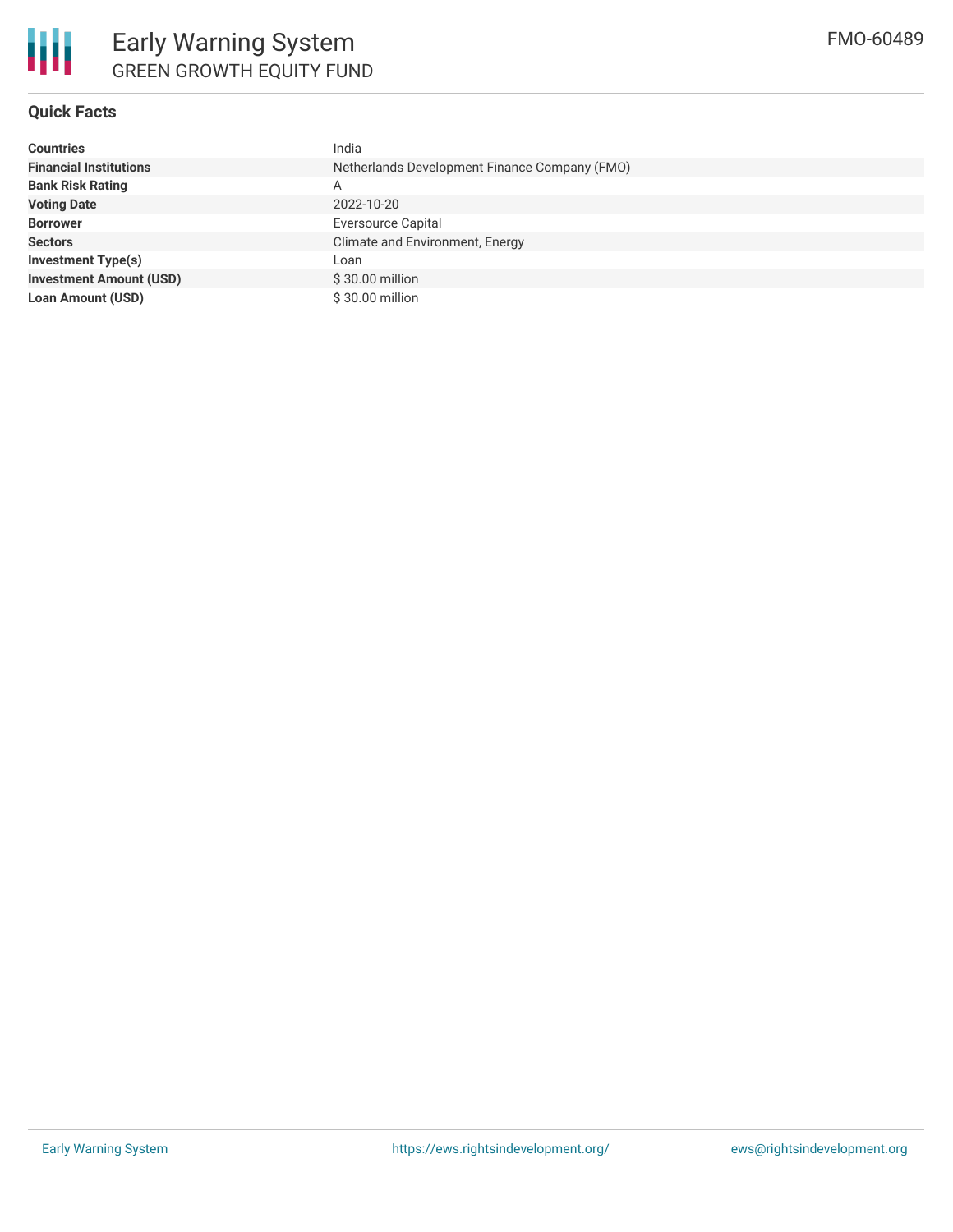

## **Project Description**

According to FMO project page,The Green Growth Equity Fund is an Indian fund managed by Eversource Capital, a joint venture between the leading Indian private equity investment firm Everstone Capital and global leader in the development and management of solar energy projects, Lightsource BP.

- The Fund's mandate is to invest in rapidly scalable and sustainable businesses in India, across four focus sectors: renewable energy, resource efficiency, e-mobility and energy services.
- Through this vehicle, FMO aims to stimulate the Indian green economy, contributing to decarbonizing energy, resourceand environment conservation as well as the circular economy. FMO aims to invest its own funding and will take up the role of accredited entity for the Green Climate Fund, which will provide additional high-risk capital to crowd in (commercial) funding.

#### **ENVIRONMENTAL AND SOCIAL RATIONALE**

The fund will focus on investment opportunities with a limited or moderate E&S risk level (E&S risk category B); however, some of the high development impact opportunities in renewable energy and waste management involve the development and construction of infrastructure, which may have to be classified as E&S risk category A. Therefore the fund has been classified as E&S category A, and the E&S management system (ESMS) and the E&S staffing are set up to adequately mitigate and manage this risk level. A dedicated E&S due diligence process takes place for all prospective fund investments, with the assistance of independent experts for all moderate to high E&S risk investments. For the current portfolio and advanced pipeline companies (containing renewable energy, e-mobility and waste management) E&S action plans have been or are being agreed on. E&S performance monitoring of portfolio companies is also executed by dedicated E&S staff of the fund manager.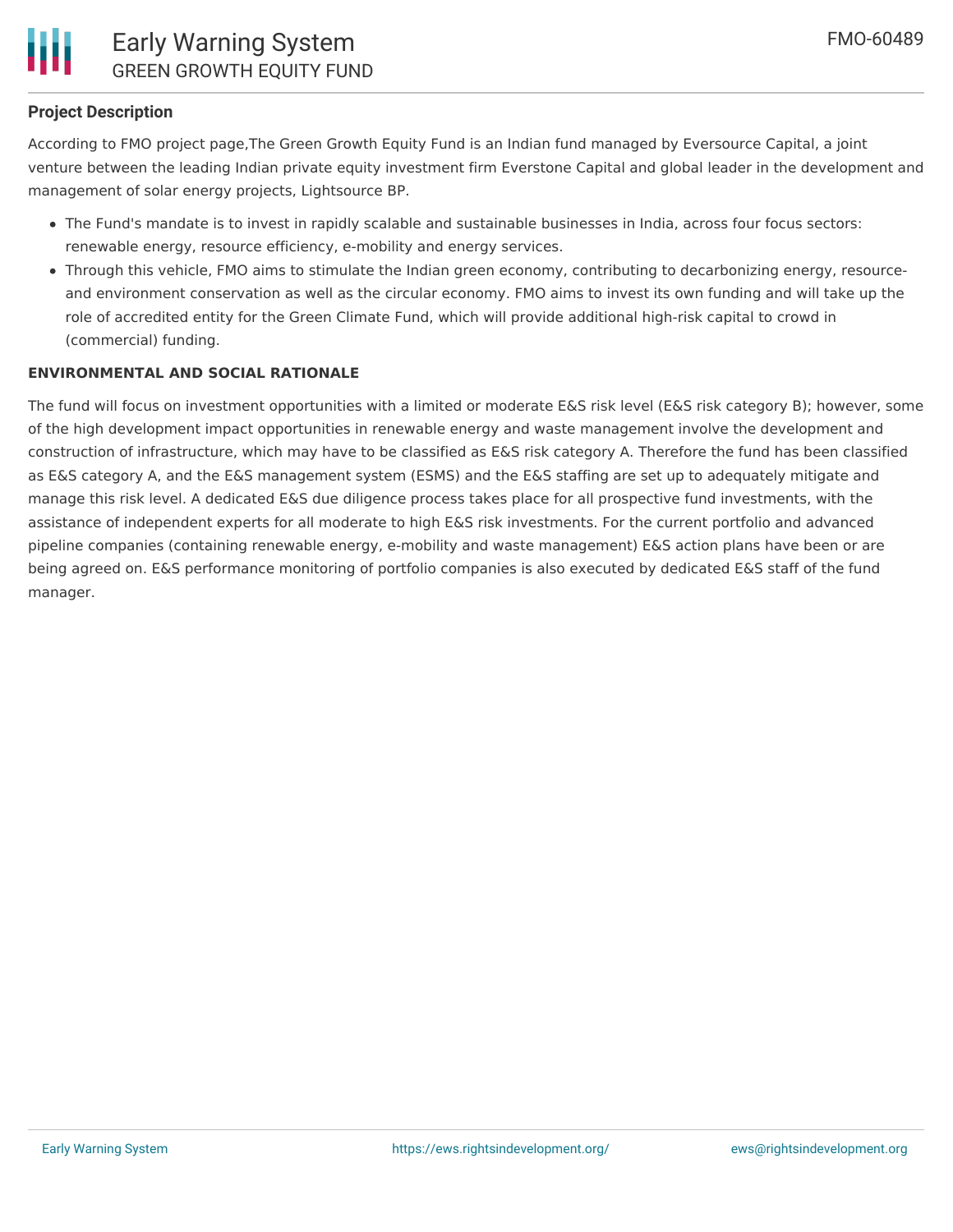

# **Investment Description**

Netherlands Development Finance Company (FMO)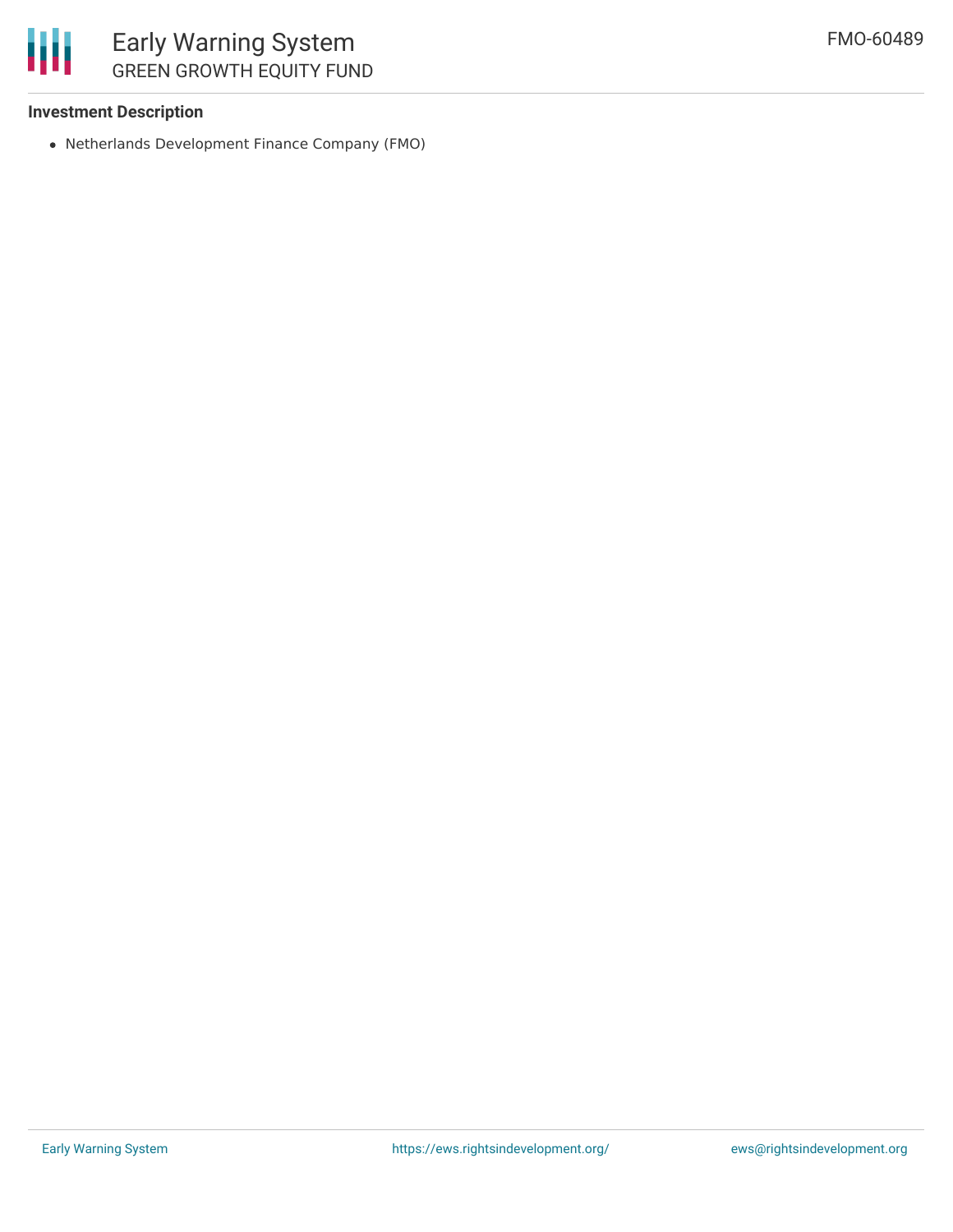## **Contact Information**

#### ACCESS TO INFORMATION

As part of FMO's ex-ante disclosure (disclosure of transactions before contracting), you can send requests or questions for additional information to: disclosure@fmo.nl

# ACCOUNTABILITY MECHANISM OF FMO

Communities who believe they will be negatively affected by a project funded by the Dutch Development Bank (FMO) may be able to file a complaint with the Independent Complaints Mechanism, which is the joint independent accountability mechanism of the Dutch Development Bank (FMO) and the German Investment Corporation (KfW). A complaint can be filed in writing, by email, post, or online. The complaint can be filed in English or any other language of the complainant. The Independent Complaints Mechanism is comprised of a three-member Independent Expert Panel and it can provide either problem-solving, compliance review or both, in either order. Additional information about this accountability mechanism, including a guide and template for filing a complaint, can be found at: https://www.fmo.nl/independent-complaints-mechanism